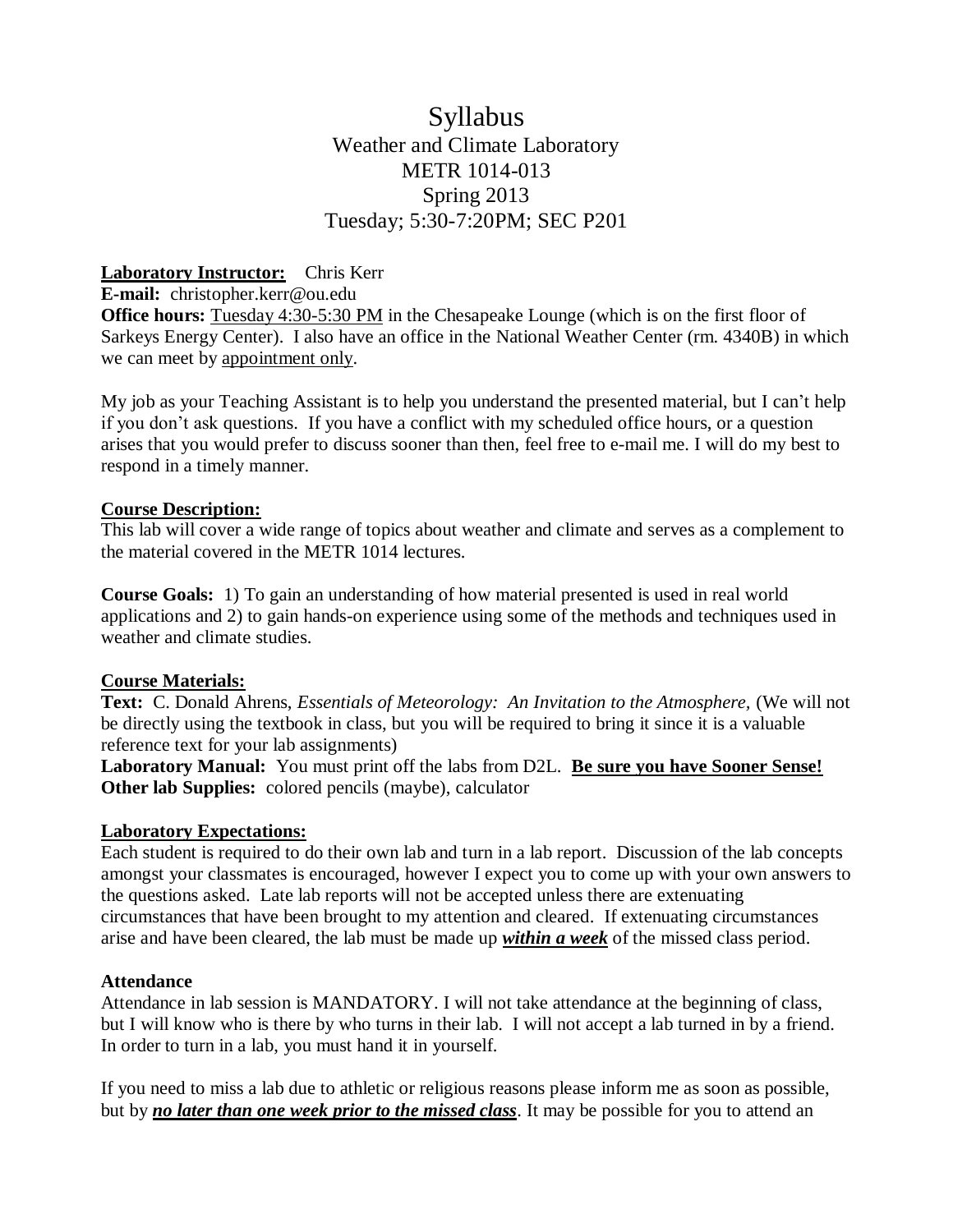alternate lab session, but this first must be cleared with the proper teaching assistant. I understand that sometimes you will need to miss a lab due to illness or unavoidable circumstances (ex. a death in the family) and will not be able to provide the required one week notice. Please let me know as soon as possible and other arrangements can be made for you to receive credit for your lab.

Unexcused absences are not tolerated. If you miss a class and fail to notify me before class begins, you will receive a zero for the day and will not be allowed the opportunity to make it up at a later date.

#### **Lab Structure**

We will start each lab promptly at the stated starting time. Please make your best effort to not come in late as it disrupts the class. Be sure to come prepared. This means bringing a pencil, eraser, calculator, and sometimes colored pencils to each class. You must also bring your printed lab pages to every lab. I will not accept a loose-leaf sheet of paper with the answers written on it. If you fail to bring your lab to class, I will give you the opportunity to complete the lab for *half credit* during my office hours. I will give a brief introduction to each lab before you start on your assignment, and this is a good time to ask questions if you have any.

Labs are to be completed in class only. The two hours allotted to class should be sufficient to complete each lab, so please use your time effectively. Labs are due at the end of each lab period.

DO NOT WORK ON THE LAB EXERCISE BEFORE CLASS!! This will be considered a form of cheating, and will result in a score of zero on that particular lab.

#### **Make-Up Work**

If you have an excused absence and need to make up a lab, you have exactly one week to complete it without penalty. Otherwise, the grade for the lab will be recorded as a zero. You must meet me during my office hours to finish any make-up work; however, in extreme circumstances I will allow you to make an appointment to meet with me in my NWC office. When you come to office hours to complete a lab, please arrive when they begin. You will most likely require the entire hour to finish your work, so the earlier you start, the better chance you'll have of making it through the lab.

#### **Grading**

| Lab exercises | 60% |
|---------------|-----|
| Lab quizzes   | 40% |

Your final lab grade will account for 25% of your total grade in the course. The labs will be graded for the most part on accuracy. You may lose points for sloppy or illegible work, so please be as neat as possible. At the end of the semester, I will drop your lowest lab percentage grade. All labs will be weighted equally.

There will be a total of 5 announced quizzes over lab material throughout the semester.

#### **Correspondence:**

When sending me e-mails, please use your OU e-mail address and put "METR 1014: last name" in the subject line. I receive many e-mails and this will ensure that yours are read before the others.